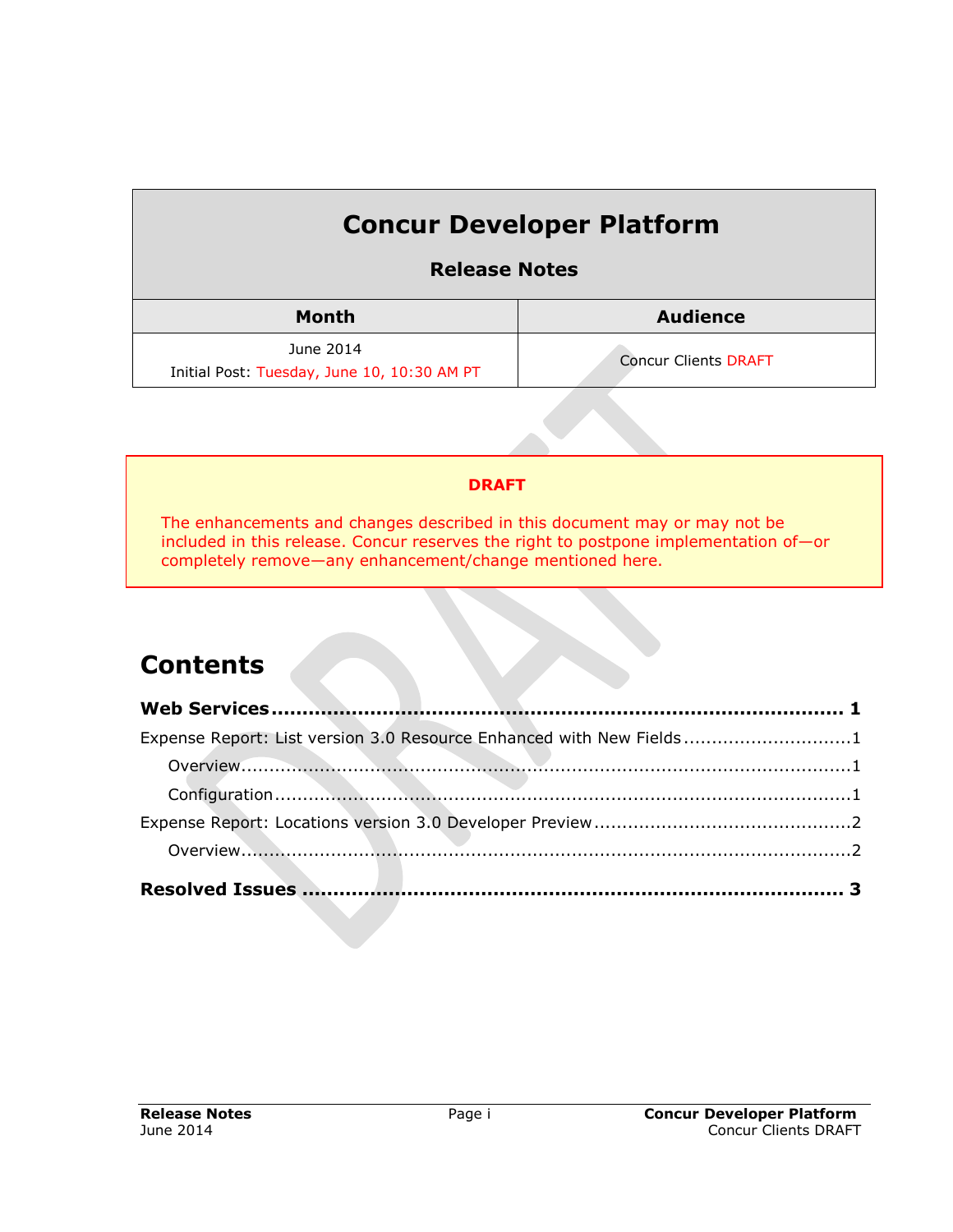## <span id="page-1-0"></span>**Web Services**

## <span id="page-1-1"></span>**Expense Report: List version 3.0 Resource Enhanced with New Fields**

### <span id="page-1-2"></span>**Overview**

In this release, the Entries version 3.0 supports GET and DELETE HTTP methods and includes new fields for the POST operation such as org units and custom fields.

#### *Business Purpose*

*To create expense entries in a Concur expense report such as a one-rate, personal car mileage expense entry.*

#### **URI**

https://{ConcurHost}/api/v3.0/expense/entries

#### **HTTP Methods**

GET, POST, and DELETE

#### **Operations**

- Get all expense entries: GET /expense/entries
- Get a single expense entry by ID: GET / expense/entries/ $\{id\}$
- Create a new expense entry: POST /expense/entries
- Delete an expense entry by ID: DELETE / expense/entreis/ $\{id\}$

#### **Supported Content Types**

application/xml application/json

### <span id="page-1-3"></span>**Configuration**

Entries version 3.0 can be used in the Concur Platform Developer Sandbox and it works with the following Concur products:

- **Expense** for Concur Professional
- **Expense** for Concur Standard
- **Expense** for Concur Mobile

A partner application must be created and registered with Concur before developers can use this feature.

 $\Box$  For more information, refer to the Entries documentation at [https://developer.concur.com/api-documentation/draft-documentation.](https://developer.concur.com/api-documentation/draft-documentation)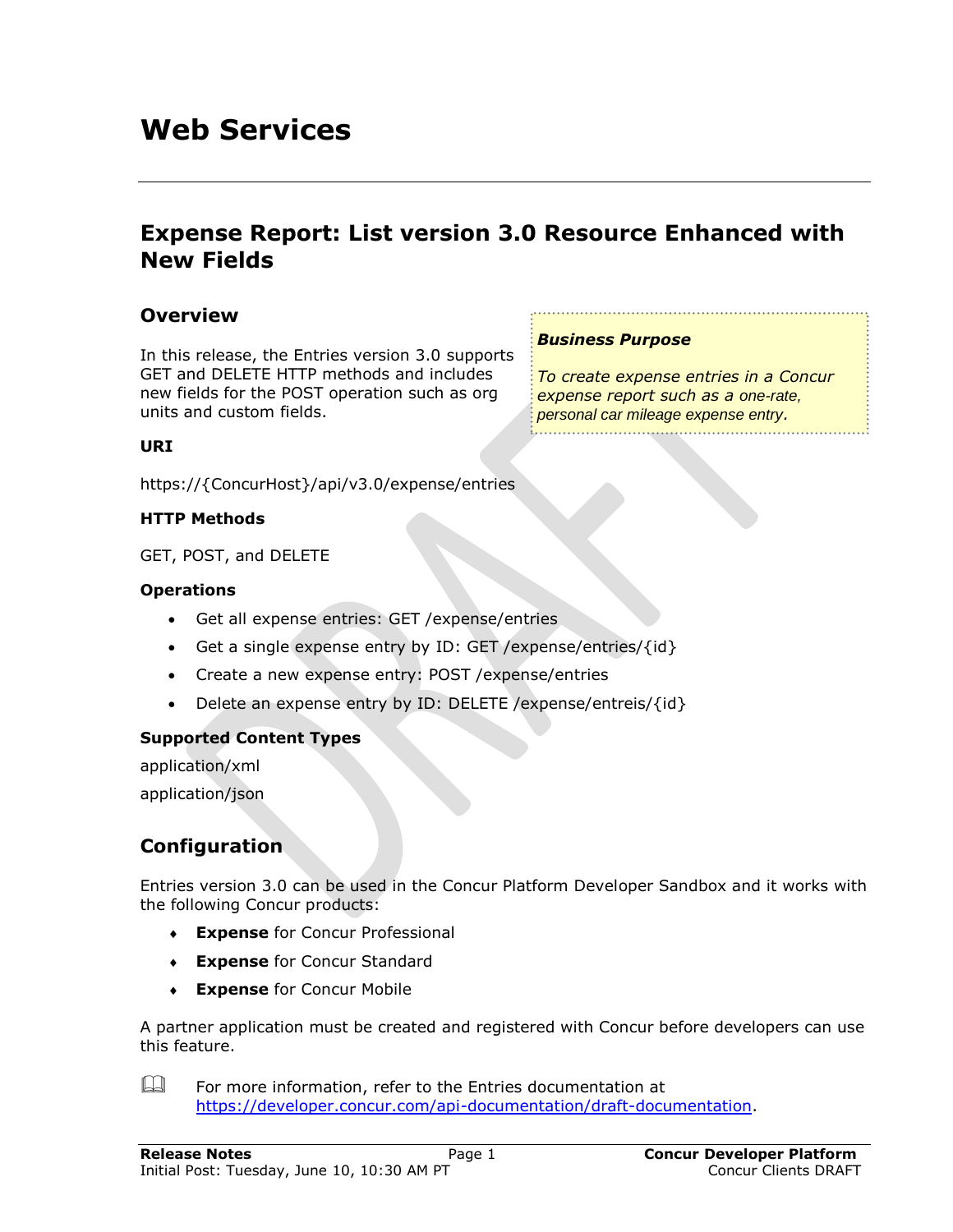## <span id="page-2-1"></span><span id="page-2-0"></span>**Expense Report: Locations version 3.0 Developer Preview**

### **Overview**

Locations version 3.0 is a new resource use to get all locations or a specific location for an expense report. The location can be searched by city, by name, by country, and by subdivision. In this release, Locations v3.0 supports two GET operations.

#### **URI**

https://{ConcurHost}/api/v3.0/expense/locations

#### **HTTP Methods**

**GET** 

#### **Operations**

- Get all locations: GET /expense/locations
- Get a single location: GET /expense/locations/ $\{id\}$

#### **Supported Content Types**

application/xml application/json

#### *Business Purpose*

*It provides the ability to search for valid locations for an expense report.*